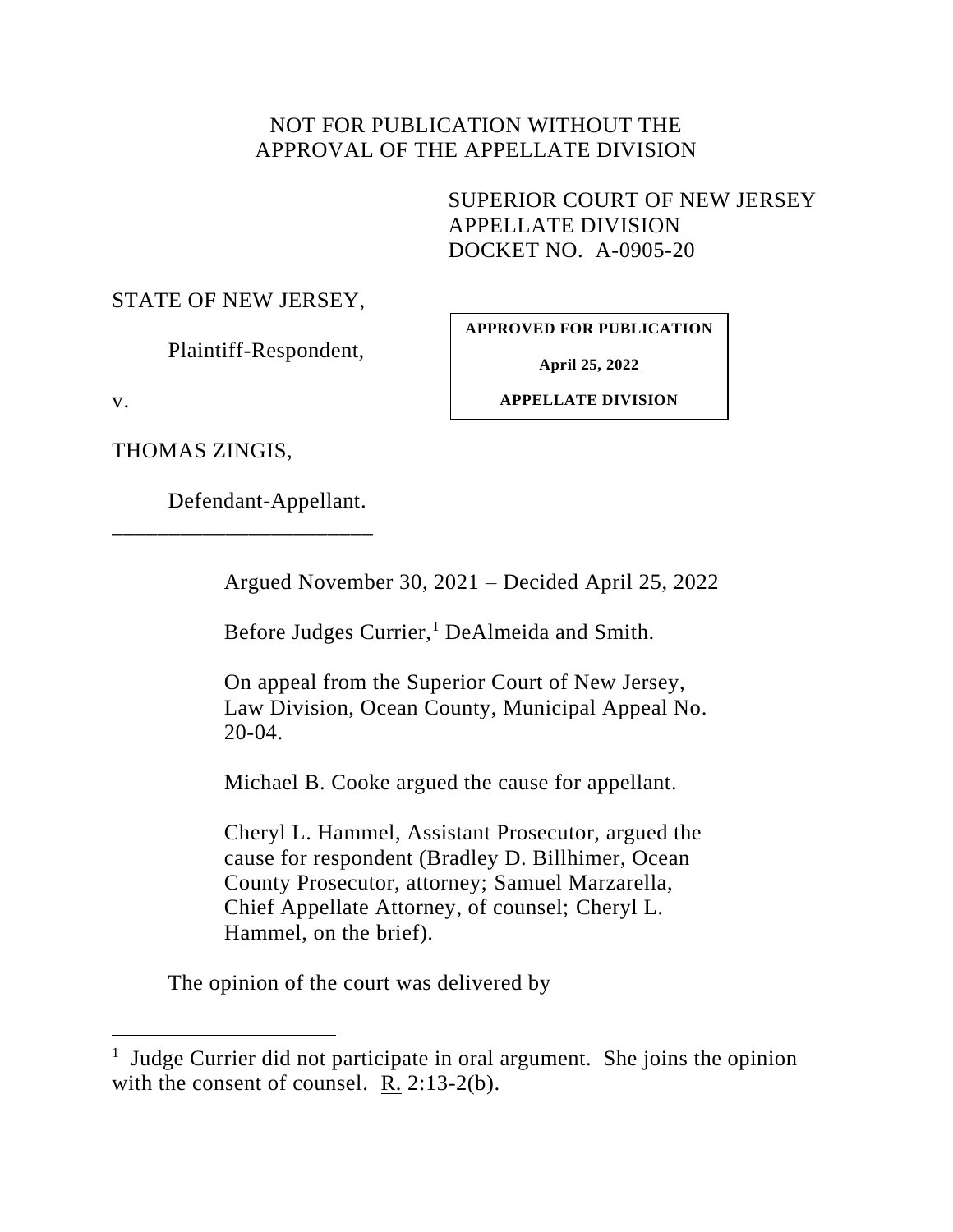DeALMEIDA, J.A.D.

Defendant Thomas Zingis appeals from the October 20, 2020 order of the Law Division convicting him after a trial de novo of driving while intoxicated (DWI), contrary to N.J.S.A. 39:4-50. In addition, defendant appeals his sentence, arguing that the court erred when it considered his conviction to be a second DWI offense for sentencing purposes. We affirm defendant's conviction. However, because the State did not prove beyond a reasonable doubt that defendant's prior DWI conviction was not based on Alcotest breath sample test results rendered inadmissible by the holding in State v. Cassidy, 235 N.J. 482 (2018), we vacate his sentence, and remand for resentencing as a first offense.

I.

After a trial, a municipal court judge found the following facts based on what he determined to be the credible testimony of Berkeley Township Patrolman Justin Heffernan. On August 27, 2018, at approximately 1:20 a.m., Heffernan was in his patrol car when he observed defendant, who was operating a motorcycle, make an illegal U-turn onto Route 9 North. Defendant stopped briefly on the shoulder before pulling out directly in front of an SUV traveling on the highway, causing the SUV driver to "slam on its brakes and lay on the horn." Defendant then took off at "a high rate of speed." Heffernan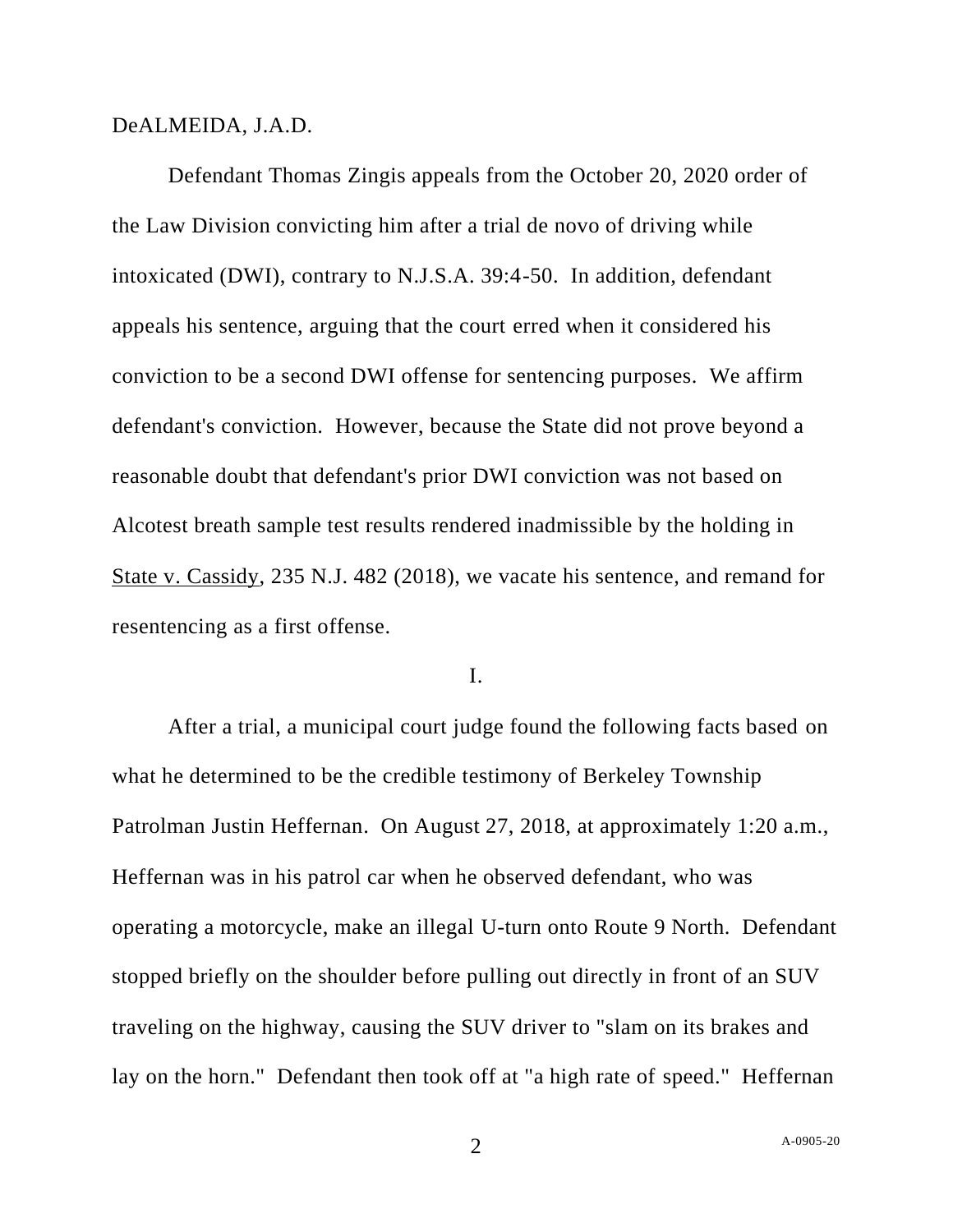gave chase and stopped defendant, who had no difficulty dismounting his motorcycle and retrieving documents from the seat compartment.

Heffernan immediately smelled alcohol emanating from defendant. After defendant removed his fully enclosed motorcycle helmet, the odor of alcohol became "extremely strong." The officer observed defendant's flushed face, droopy eyelids, and bloodshot, watery eyes. Defendant's speech also appeared slow, although he did not slur or stutter. When Heffernan asked if defendant had been drinking, he responded that he had consumed one beer.

Heffernan then administered three field sobriety tests: (1) a walk-andturn test, (2) a one-legged-stand test, and (3) an alphabet test. Defendant displayed signs of intoxication during each test. During the walk-and-turn test, defendant did not comply with the physical aspects of the test by failing to hold the heel-to-toe position while being given instructions, crossing his legs while walking, leaving gaps between his heel and toe, and stumbling backwards. In addition, he failed to follow Heffernan's instructions when, after walking in one direction, he stopped instead of turning around and returning to the starting point.

During the one-legged-stand test, defendant was unable to keep his lifted leg straight. His knee was bent and not lifted to the appropriate height. In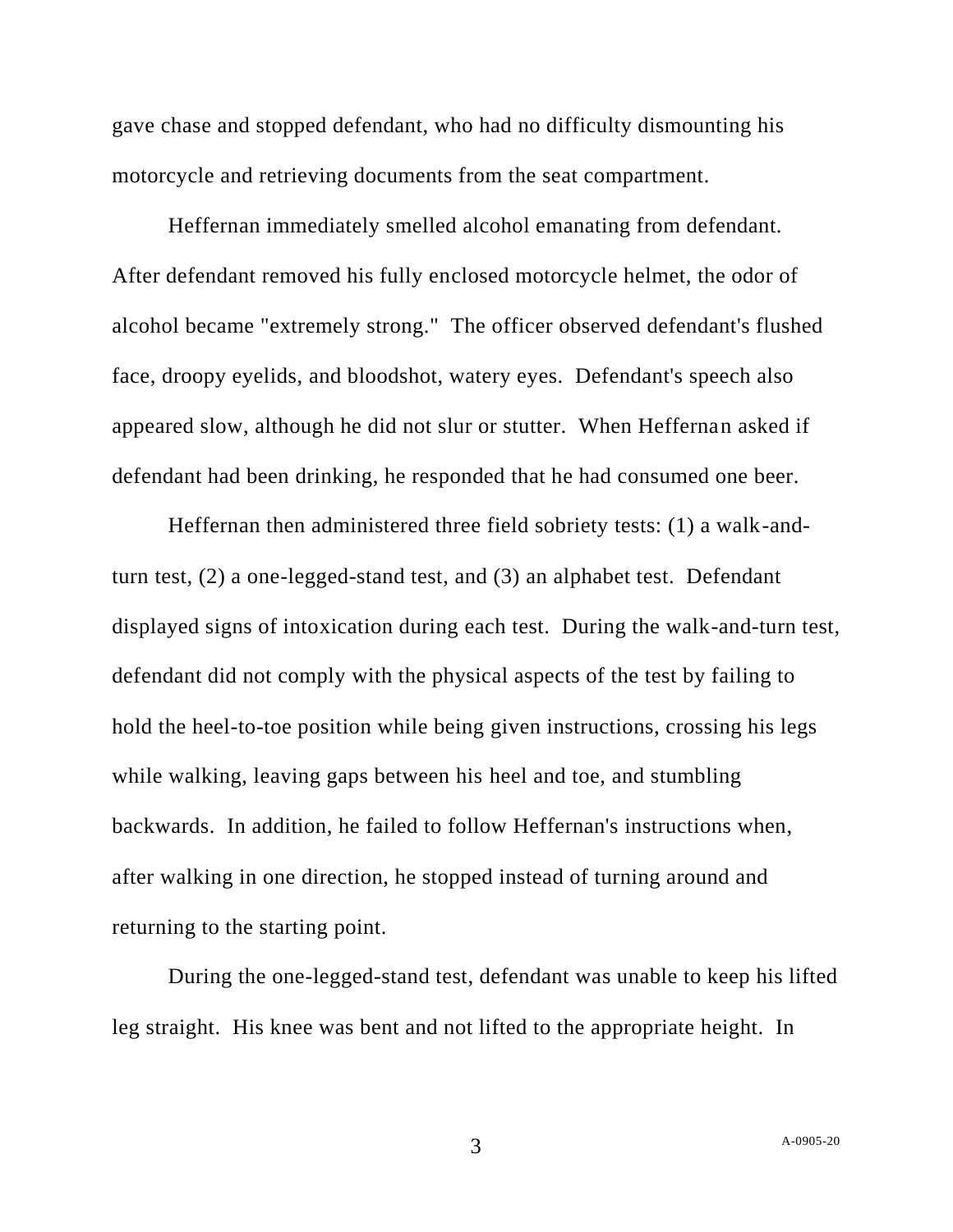addition, his foot touched the ground several times. Defendant also failed to count out loud, as instructed by the officer.

Finally, defendant could not complete the alphabet test. Although he had completed high school, defendant could not recite the alphabet from D to V. He quickly recited only "D-E-F," before falling silent. Because the alphabet test is not a standard field sobriety test, the court gave defendant's performance on this test "very limited" weight.<sup>2</sup>

As a result of his observations, Heffernan charged defendant with DWI, and careless driving, contrary to N.J.S.A. 39:4-97.

The court issued an oral opinion convicting defendant of both offenses. The court found Heffernan's opinion credible, based on his observation of defendant's performance during the field sobriety tests and his experience and training, that defendant was alcohol impaired while operating the motorcycle. The court noted the officer's testimony was corroborated by a body camera recording of his interactions with defendant.<sup>3</sup> The judge also concluded that defendant was guilty of careless driving.

<sup>&</sup>lt;sup>2</sup> Heffernan also conducted a horizontal gaze nystagmus (HGN) test and later administered Alcotest instrument breath tests. Heffernan did not testify about the HGN test results. The court suppressed the Alcotest results.

 $3$  The body camera recording, which we have viewed, was played during trial.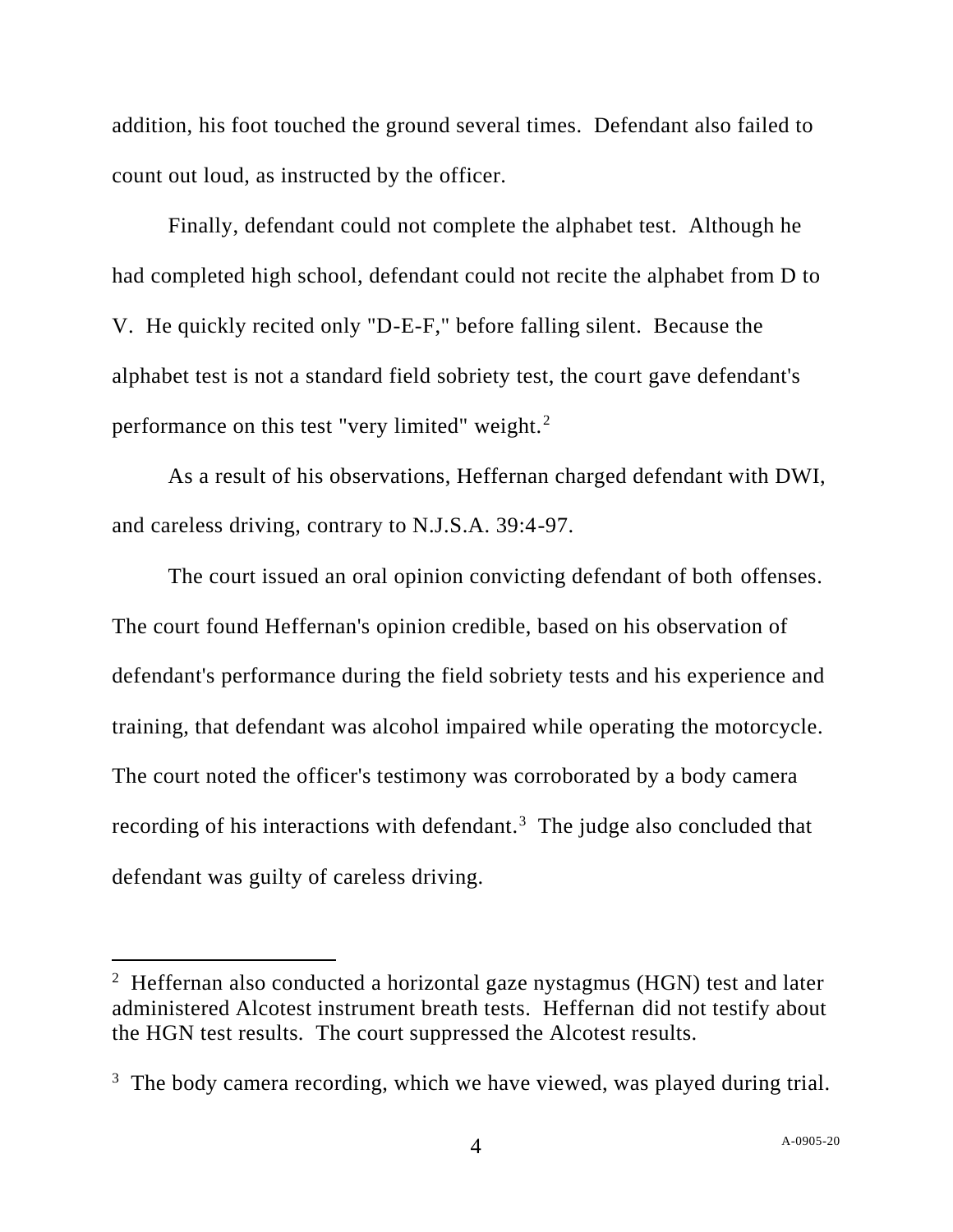The court rejected defendant's claim that his medical condition raised reasonable doubt as to whether his inability to perform the field sobriety tests was the result of intoxication. Prior to starting the tests, defendant informed Heffernan that he had disc issues in his neck and back for which he took pain medication. He also stated that his leg "goes a little numb." At trial, however, defendant did not produce an expert report or other evidence regarding his medical condition or its effect on his ability to perform physical tasks. The court concluded it was "not going to give any probative value to the medical conditions raised by the [d]efendant without any other further evidence or scientific testimony." The court also noted that defendant's operation of a motorcycle "would take some physicality."

At sentencing, defendant, although previously convicted of DWI in Camden County in 2012, moved to be sentenced as a first-time offender. See N.J.S.A. 39:4-50 (setting forth the penalties for first, second, and third DWI offenses). He argued the court should disregard the 2012 conviction because the State failed to produce documentary evidence that it was not based on an Alcotest breath sample test result rendered inadmissible by the holding in Cassidy. That case arose from the misconduct of State Trooper Marc W. Dennis. Id. at 486. For several years, Dennis falsely certified that he had calibrated Alcotest instruments using a NIST-traceable thermometer. Ibid.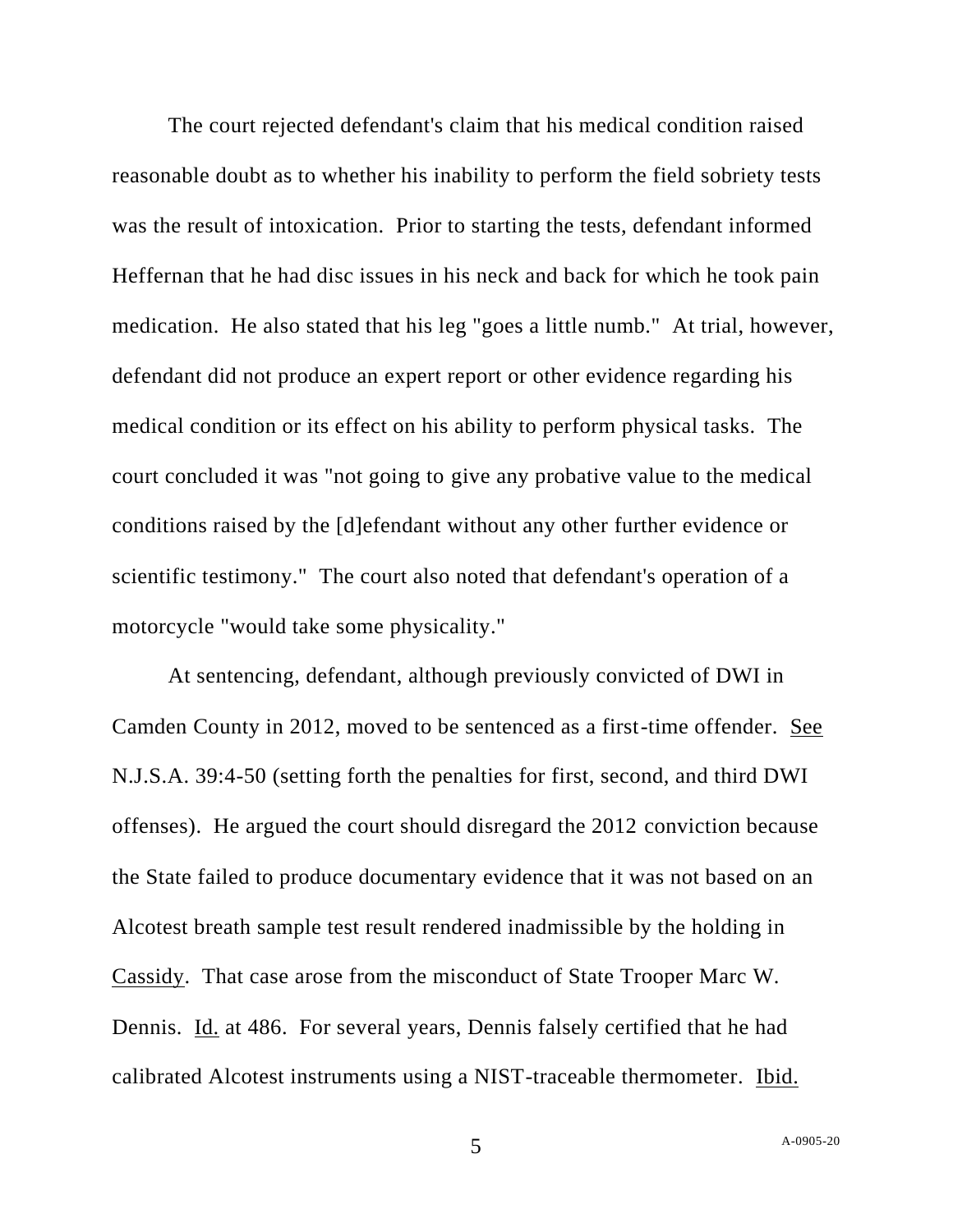The Court held that the false certifications rendered the results of breath sample tests administered on Alcotest instruments calibrated by Dennis inadmissible. Id. at 497-98. The holding in Cassidy called into question the validity of thousands of past DWI convictions. Id. at 486, 497-98.

Defendant's 2012 conviction happened during the time Dennis was filing false certifications.

In support of his argument, defendant relied on two documents issued

while Cassidy was pending before the Court:

(1) the November 28, 2017 supplemental order of the Hon. Joseph F.

Lisa, P.J.A.D. (retired and t/a on recall), who had been appointed by the

Supreme Court as the special master in Cassidy, directing that

[i]n any proceeding in any court involving a prosecution for an offense in which a prior DWI conviction constitutes a predicate offense to enhance the . . . applicable punishment in [a] subsequent prosecution for another charge . . . it shall be the affirmative obligation of the prosecutor in that proceeding to determine whether or not the defendant provided a breath sample on an Alcotest device that had been calibrated by . . . Marc Dennis in that prior DWI case, and to produce documentary evidence of that determination to the defendant and the court[:]

and (2) the June 29, 2018 letter issued by a Deputy Attorney General on

behalf of the Attorney General to all county prosecutors, implementing Judge

Lisa's November 28, 2017 supplemental order as follows: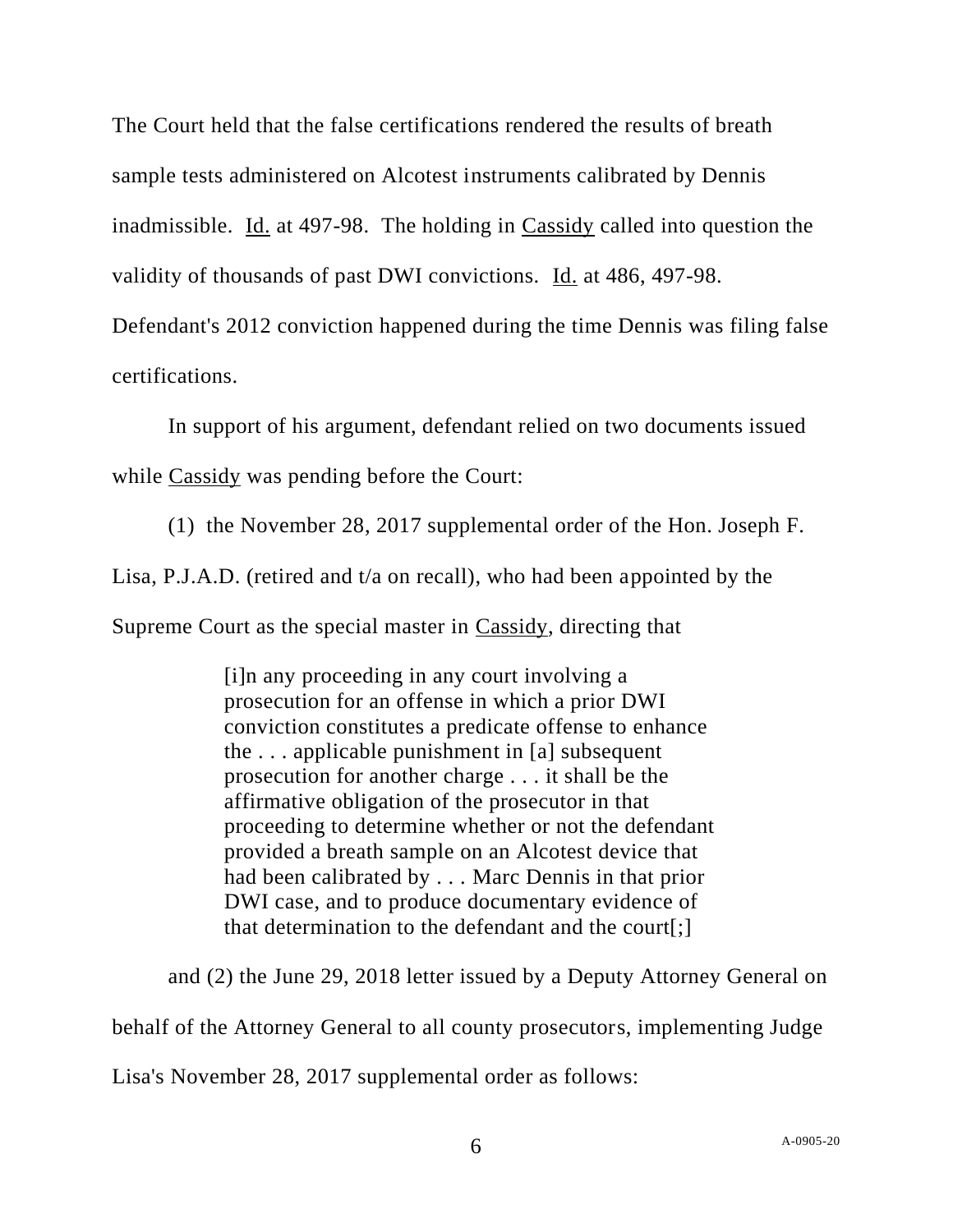The only definitive way to determine whether or not Sergeant Dennis calibrated the Alcotest instrument used to take a breath sample from a defendant is to obtain the relevant calibration documents . . . for that particular Alcotest instrument. These calibration documents should be turned over to the defendant by the State in discovery. The Supplemental Order does not allow the prosecutor to make an oral and/or written representation to defendant and the court that defendant's name is not on the State's list of individuals who provided breath samples on Alcotest instruments that were calibrated by Dennis. Nor does the Supplemental Order allow the prosecutor to make an oral and/or written representation that the Alcotest instrument in question is not located in a municipality or county on the State's list of where Dennis calibrated instruments.

. . . .

[U]ntil a superseding order is issued by the Court, please make sure that prosecutors in your offices are producing these documents in discovery.

The municipal prosecutor argued the State's obligation to produce the

documentary evidence referenced in the supplemental order and Attorney

General letter had

been supplanted by the new protocol that's been implemented or that's going to be implemented where if the [d]efendant has received notice that his prior case was a Cassidy case, he can then make an application and say look – he can petition to have the prior conviction removed.

. . . .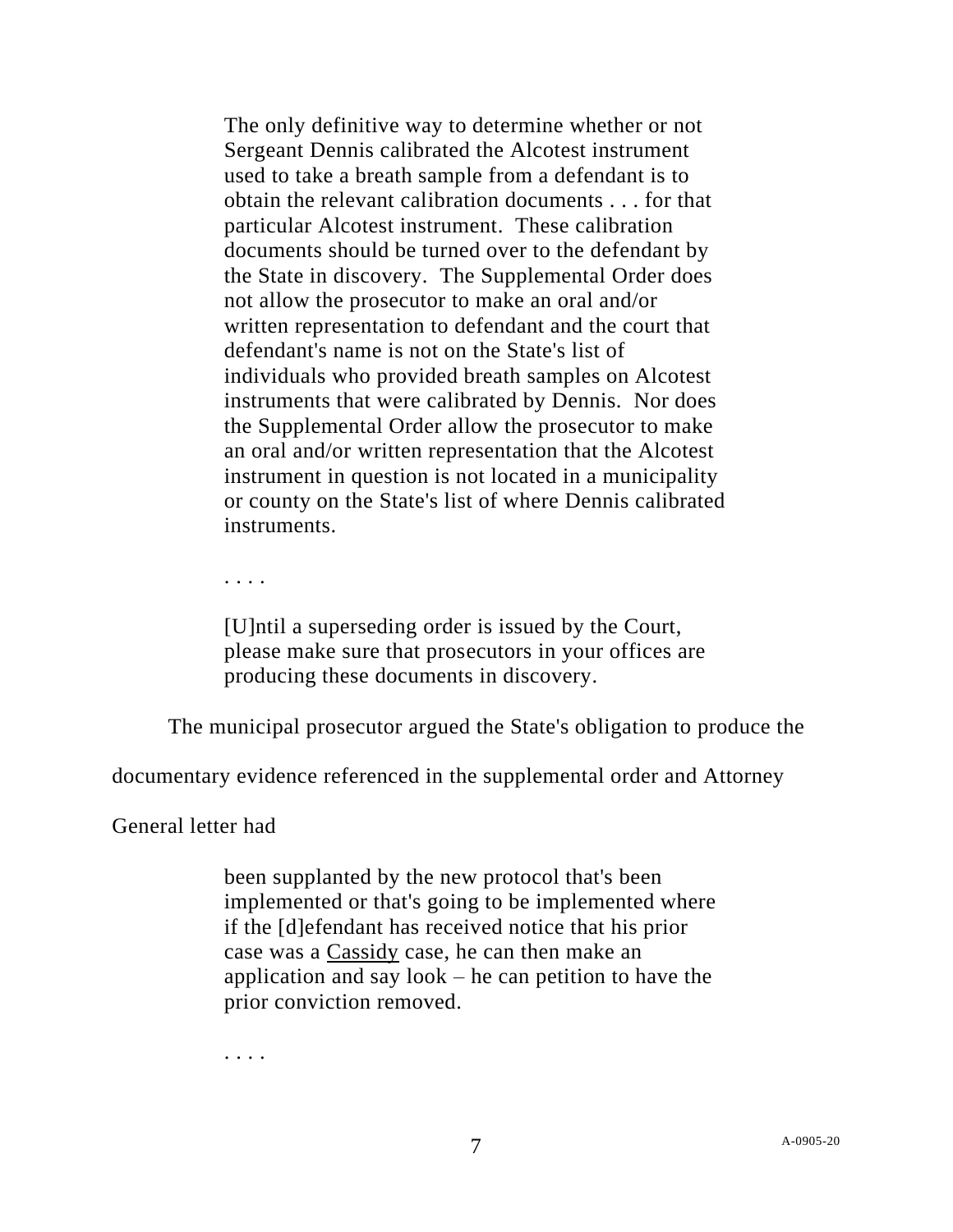I have direct instruction from the Attorney General, from the County Prosecutor, that the way a [d]efendant knows if his prior conviction has been affected by Cassidy, he has to have received notice that you can now appeal your prior conviction.

Of course, that's simply a proffer from me, [y]our Honor, but that is why it hasn't been provided in this case. If [y]our Honor is inclined to sentence the [d]efendant as a first offender, the State would require an additional opportunity to gather those documents, contrary to the current Directive from the Attorney General, as well as the County Prosecutor.

The municipal prosecutor told the court that Ocean County had "over 900 Cassidy cases," that he was "well familiar with all of the facts," and that defendant's prior conviction "is not a Cassidy Dennis case." He also proffered that "there were no Dennis cases in Camden County" and that "it's been published on the New Jersey Attorney General's website. All of the cases were limited for [sic] Middlesex, Monmouth, Ocean, Somerset, and Union" counties.

The trial court responded that "[w]hat I think we should do is get that publication. We'll have it marked as part of the – " The municipal prosecutor interrupted the court to say, "I can print it right now if we want to do it today." After a break, the municipal prosecutor stated:

> I did have a chance to visit the Office of the Attorney General website. I've printed a screen cap [sic] from that. I've provided a copy to [defense counsel]. I'm going to provide a copy to [y]our Honor. As I've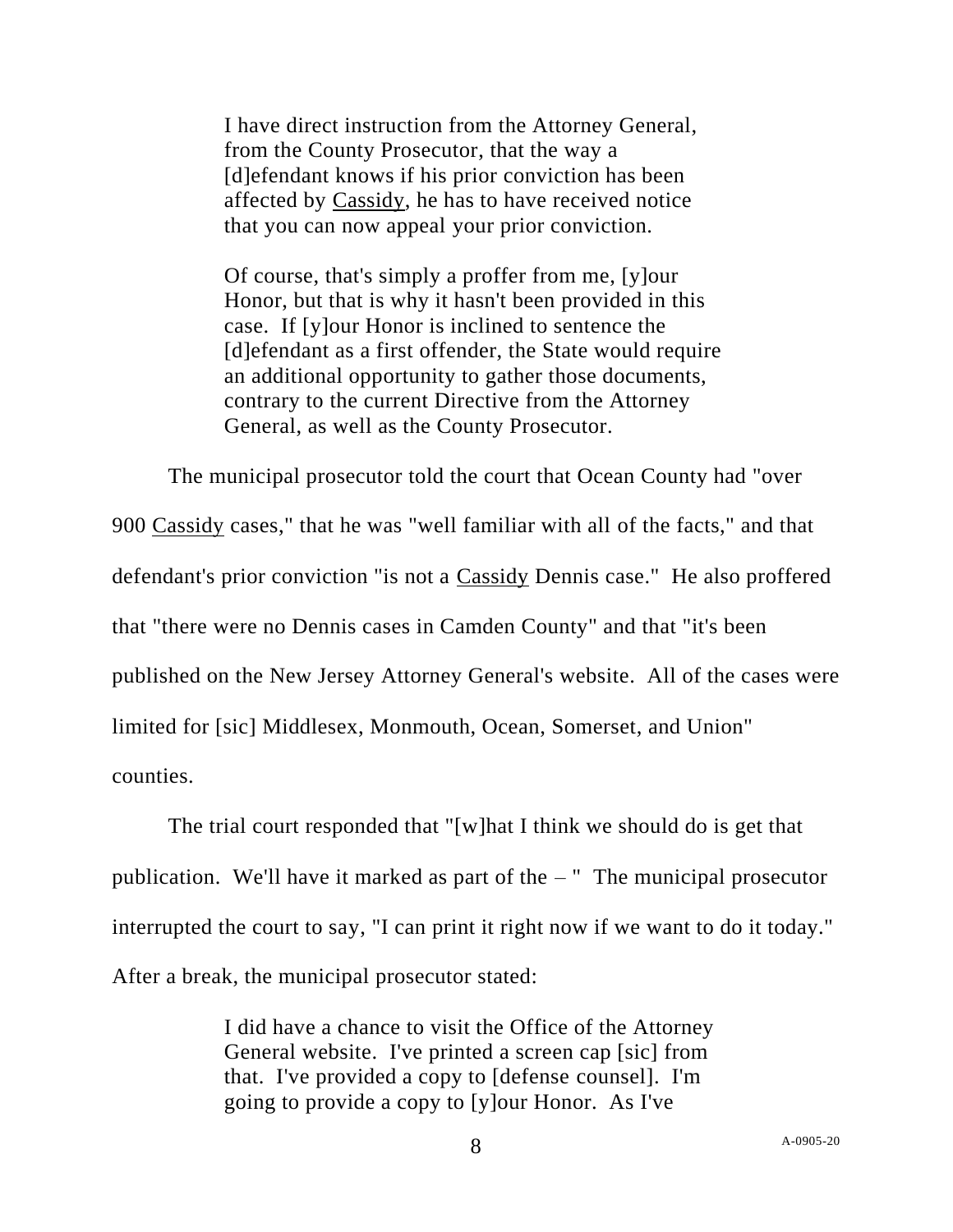noted, the prior conviction was . . . out of Camden County. And as I've already stated, there were no Camden County Dennis cases.

I was able to call my local municipal liaison . . . who's well familiar with the process. She advised exactly what I have already advised you, [y]our Honor, that the way a [d]efendant knows if they have a Cassidy case is if they had received notice from the Attorney General's Office as mandated by law. The prior procedure has been replaced, in my opinion at least by proffer, was extremely inefficient to try to get all of these back documents [sic]. This is a step the Attorney General has taken to alleviate that.

The "screen cap" referenced by the municipal prosecutor was not entered into evidence, nor were the contents of the website he reported to have reviewed, or the website's internet address. It is not possible, therefore, for this court to determine what evidence was presented to the municipal court to prove Dennis did not calibrate the Alcotest instrument involved in defendant's 2012 conviction or that no DWI conviction from Camden County was called into question by Dennis's misconduct. In addition, the State offered no evidence, other than the hearsay statement of the liaison and the municipal prosecutor's opinion, that the June 29, 2018 letter had been superseded by a directive from the Attorney General regarding the proof necessary to establish that a prior DWI conviction was not tainted by Dennis's malfeasance.

Defendant maintained his position that the State is required by Judge Lisa's supplemental order, and the June 29, 2018 letter, to produce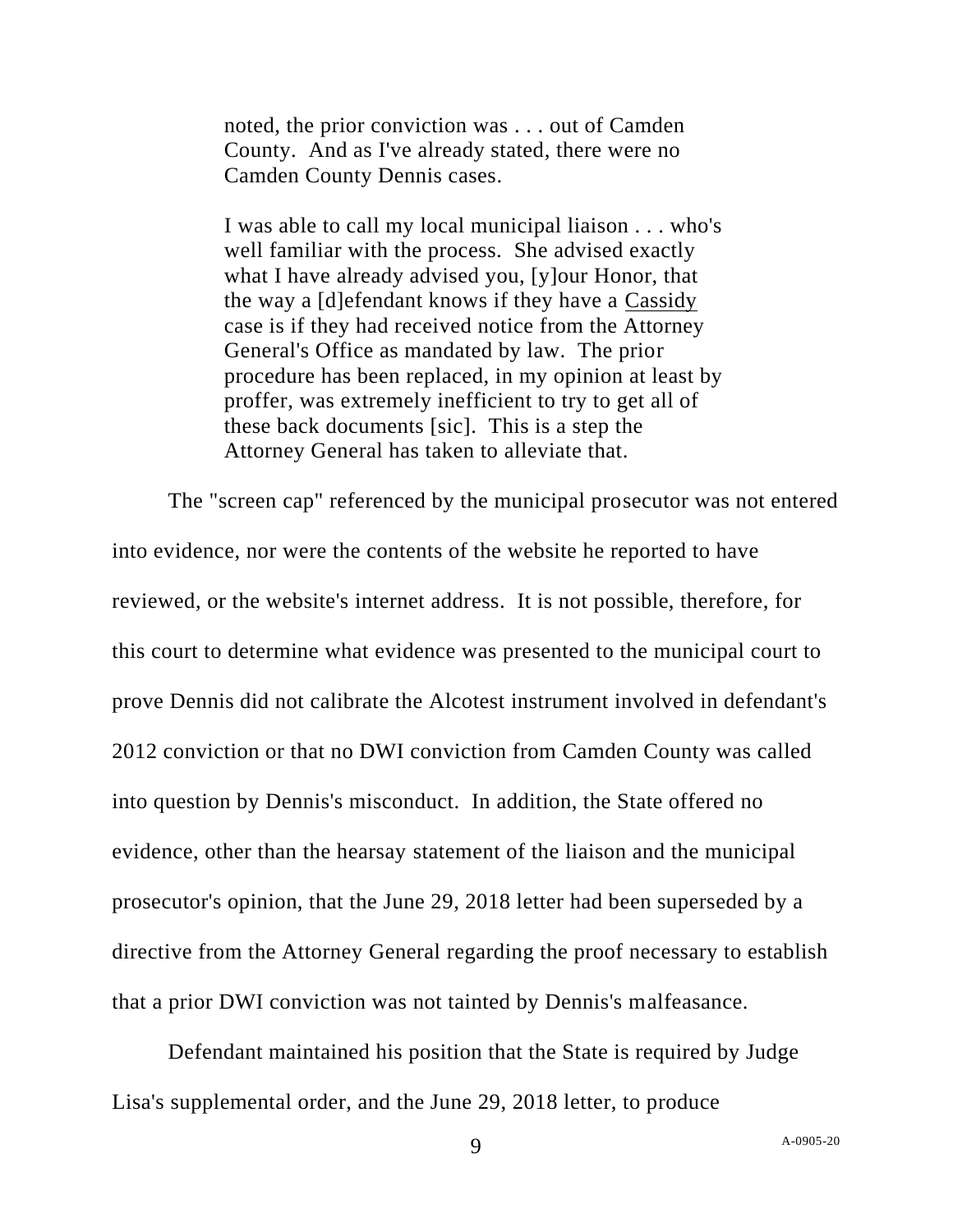documentary evidence that defendant's prior conviction was not tainted by a

false calibration certification executed by Dennis.

In an oral opinion, the court agreed with the State:

The [c]ourt is of the opinion that the issue in this matter is outside of what was contemplated by Judge Lisa in the Directive [sic], that the case is not subject to a ruling under that, as it is not affected by the Cassidy matter or the Trooper Dennis matter as there was no involvement in Camden County.

. . . .

Therefore, the [c]ourt is going to sentence with regards to this matter as a second offense under the  $law \tbinom{4}{3}$ 

<sup>&</sup>lt;sup>4</sup> The municipal prosecutor also referenced defendant's driver's license abstract, noting that his driving privileges were restored three months after the 2012 conviction. He argued that "while that doesn't necessarily mean that there was not a reading in the case, it is indicative that he would have been sentenced the same either way in that case should he have been found guilty." He did not elaborate on this argument, the import of which is not readily apparent. The court found that "the underlying first offense . . . was not an Alcotest conviction for a per se violation. It was an observation, either plea or trial . . . and not subject to any scrutiny under the Cassidy matter . . . ." Because the abstract was not admitted as evidence, we are unable to review it to determine the basis for these conclusions. The State does not address this point in its brief. We deem the argument that the 2012 conviction was not based on an Alcotest breath test result to be waived. "[A]n issue not briefed is deemed waived." Pressler & Verniero, Current N.J. Court Rules, cmt. 5 on R. 2:6-2 (2022); accord Telebright Corp. v. Dir., N.J. Div. of Tax'n, 424 N.J. Super. 384, 393 (App. Div. 2012).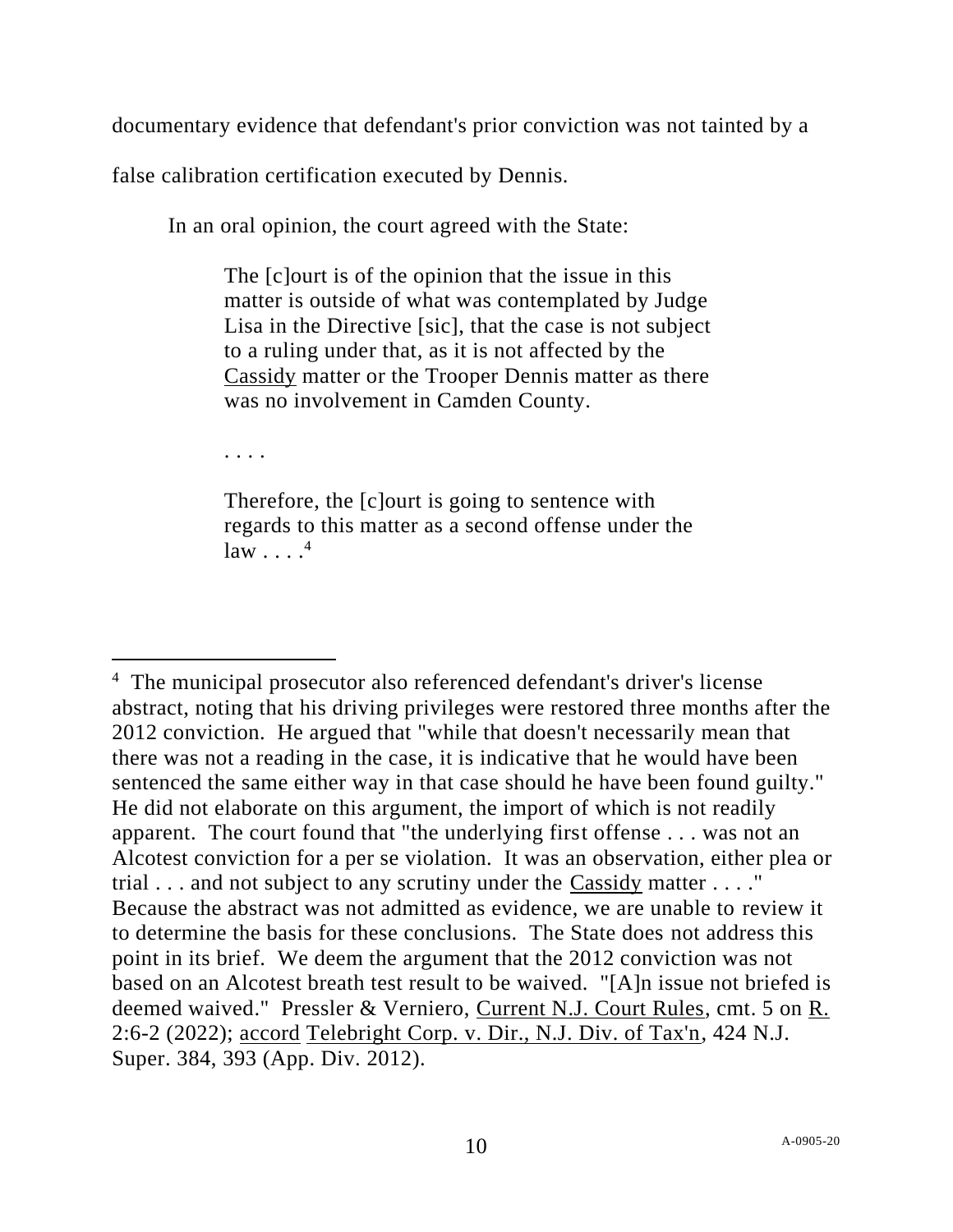The court merged the careless driving conviction into the DWI

conviction and sentenced defendant to a two-day jail term to be served at the Intoxicated Driver Resource Center, a two-year loss of driving privileges, three years of an ignition interlock device on his vehicle, and thirty days' community service.

Defendant appealed his convictions to the Law Division. On October 20, 2020, the judge after having reviewed the municipal court record, found Heffernan's testimony to be credible. He concluded the State had established beyond a reasonable doubt that defendant was operating his motorcycle while intoxicated and engaged in careless driving.

At sentencing, the court found as follows:

[W]ith respect to the issue of the Dennis Cassidy [sic], I do not read the order as broadly as [defendant's counsel]. I find that the reference to Middlesex, Monmouth, Ocean, Somerset, and Union to be the geographic context in which the parameters of Dennis' defalcations occurred.[5]

[A]nd I understand the argument with respect to the scope of Cassidy may be such that Dennis may have been implicated elsewhere, but I also find that the [d]efendant did not receive any notification and yet, the trial took place a year after the Cassidy opinion was released. Defendant did not receive any such notice.

 $^{[5]}$  The November 28, 2017 supplemental order does not refer to any counties by name. The basis for the court's observation is not clear from the record.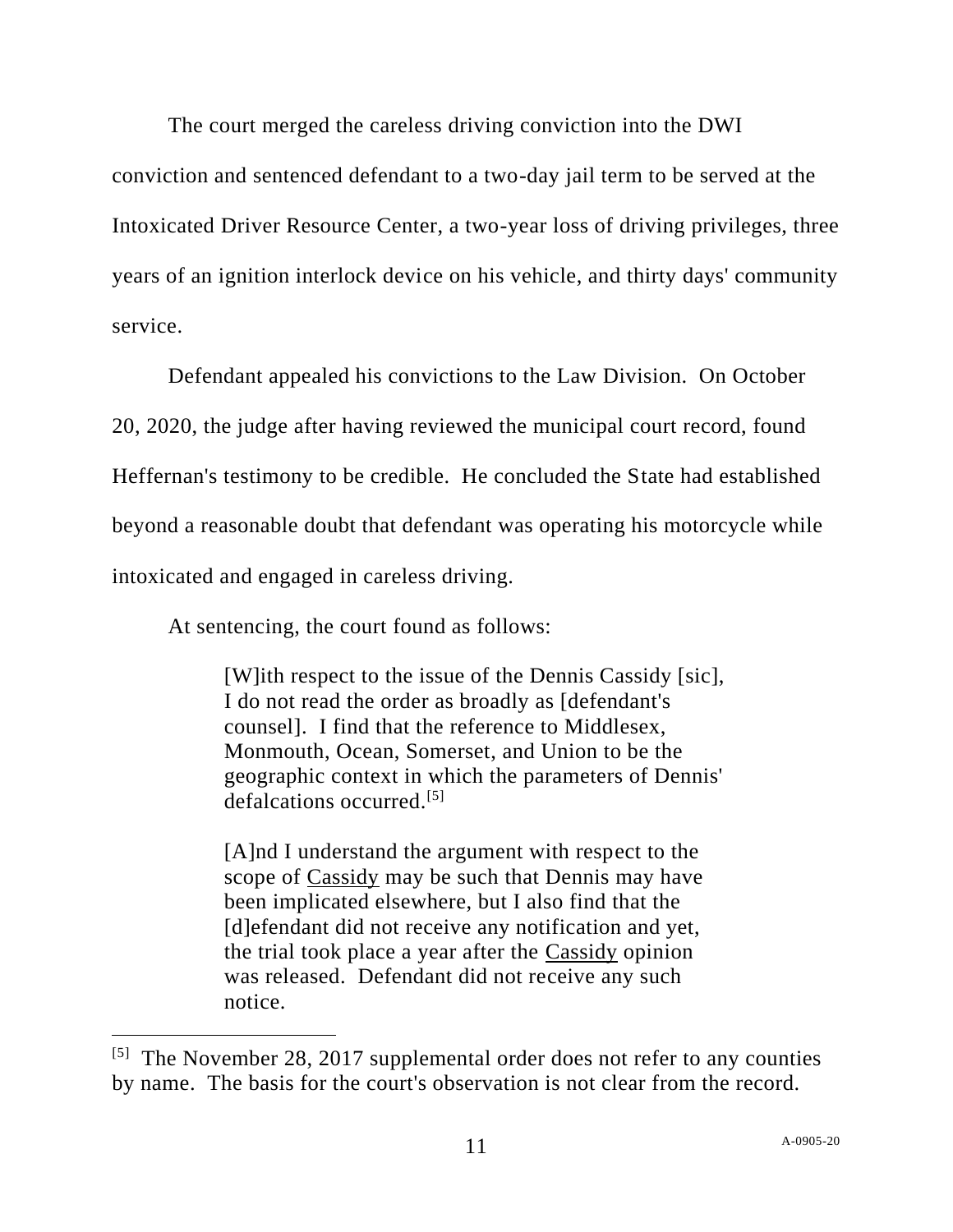So I'm going to find that this is, in fact, a second violation by the [d]efendant. It's the [c]ourt's intent to impose the same sentence as imposed below.

On October 20, 2020, the trial court entered an order denying

defendant's request to vacate his municipal court convictions and sentence.

This appeal follows. Defendant makes the following arguments.

POINT I

THE LAW DIVISION COURT ERRED IN FINDING THAT THE STATE PROVED BEYOND A REASONABLE DOUBT THAT DEFENDANT OPERATED HIS MOTORCYCLE WHILE UNDER THE INFLUENCE OF ALCOHOL.

# POINT II

THE LAW DIVISION COURT ERRED IN SENTENCING DEFENDANT AS A SECOND OFFENDER UNDER N.J.S.A. 39:4-50, BECAUSE THE STATE DID NOT MEET ITS BURDEN TO PROVE DEFENDANT'S PRIOR CONVICTION WAS NOT TAINTED BY TROOPER DENNIS'S FALSIFICATION OF RECORDS.

II.

The Law Division reviews municipal court determinations de novo on the record. R.  $3:23-8(a)(2)$ . That court gives no deference to a municipal court's findings of facts or conclusions of law but should generally defer to a municipal court's credibility findings. See State v. Robertson, 228 N.J. 138, 147 (2017). We review "de novo verdict[s] after a municipal court trial . . . 'to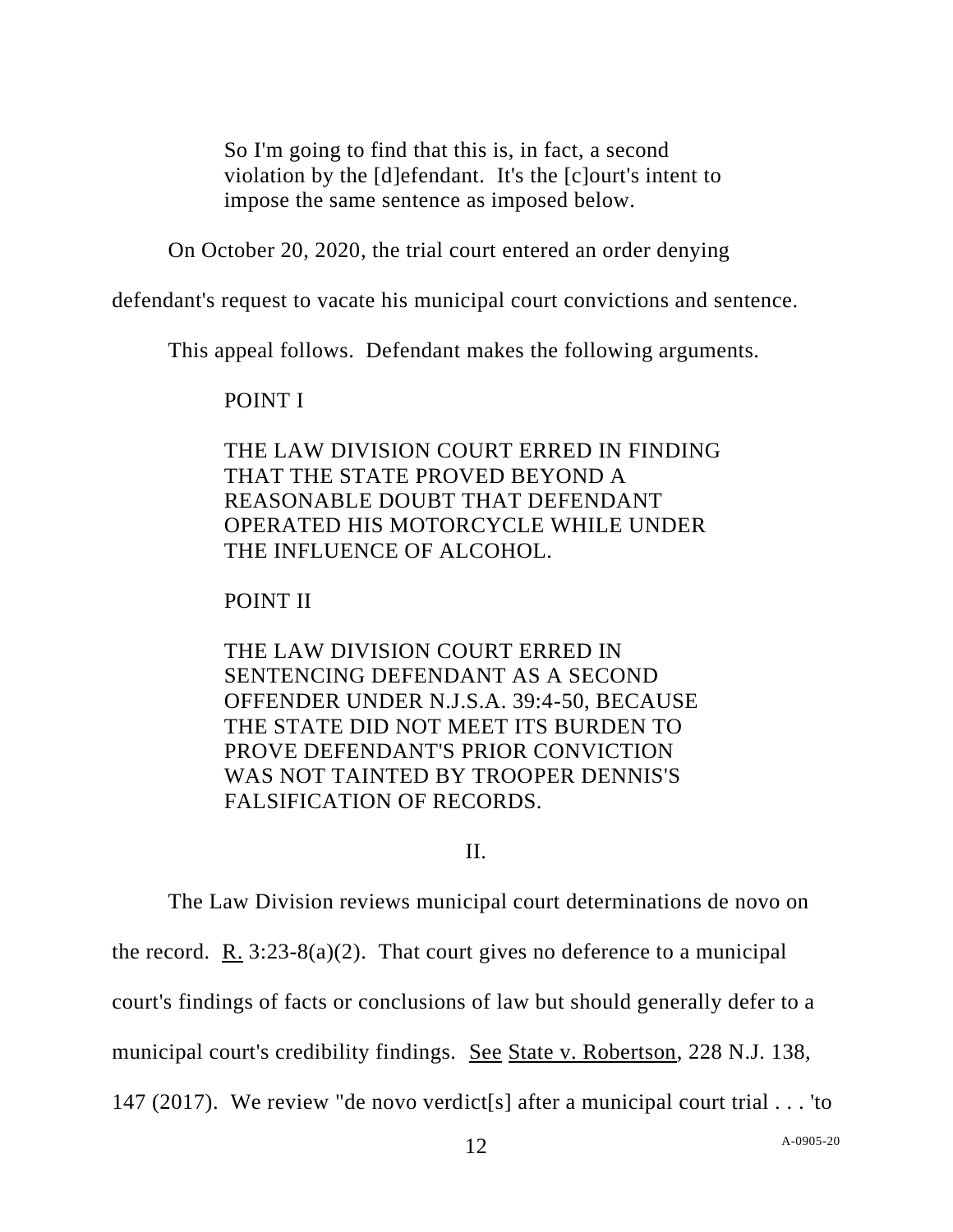determine whether the findings made could reasonably have been reached on sufficient credible evidence present in the record,' considering the proofs as a whole." State v. Ebert, 377 N.J. Super. 1, 8 (App. Div. 2005) (quoting State v. Johnson, 42 N.J. 146, 162 (1964)).

We also give deference to the trial court's factual determinations that are "substantially influenced by [its] opportunity to hear and see the witnesses and to have the 'feel' of the case, which a reviewing court cannot enjoy." Johnson, 42 N.J. at 161. Moreover, we give greatest deference when the municipal court and Law Division make concurrent factual findings, unless there is a "very obvious and exceptional showing of error." State v. Locurto, 157 N.J. 463, 474 (1999). However, "[a] trial court's interpretation of the law and the legal consequences that flow from established facts are not entitled to any special deference." Manalapan Realty, L.P. v. Twp. Comm. of Twp. of Manalapan, 140 N.J. 366, 378 (1995).

New Jersey prohibits a person from operating a motor vehicle "while under the influence of intoxicating liquor . . . , or . . . with a blood alcohol concentration [(BAC)] of 0.08% or more by weight of alcohol in the defendant's blood. . . ." N.J.S.A. 39:4-50(a). The statute provides two alternative methods by which driving while intoxicated may be proven: by observation or per se BAC reading. See State v. Kashi, 360 N.J. Super. 538,

13 A-0905-20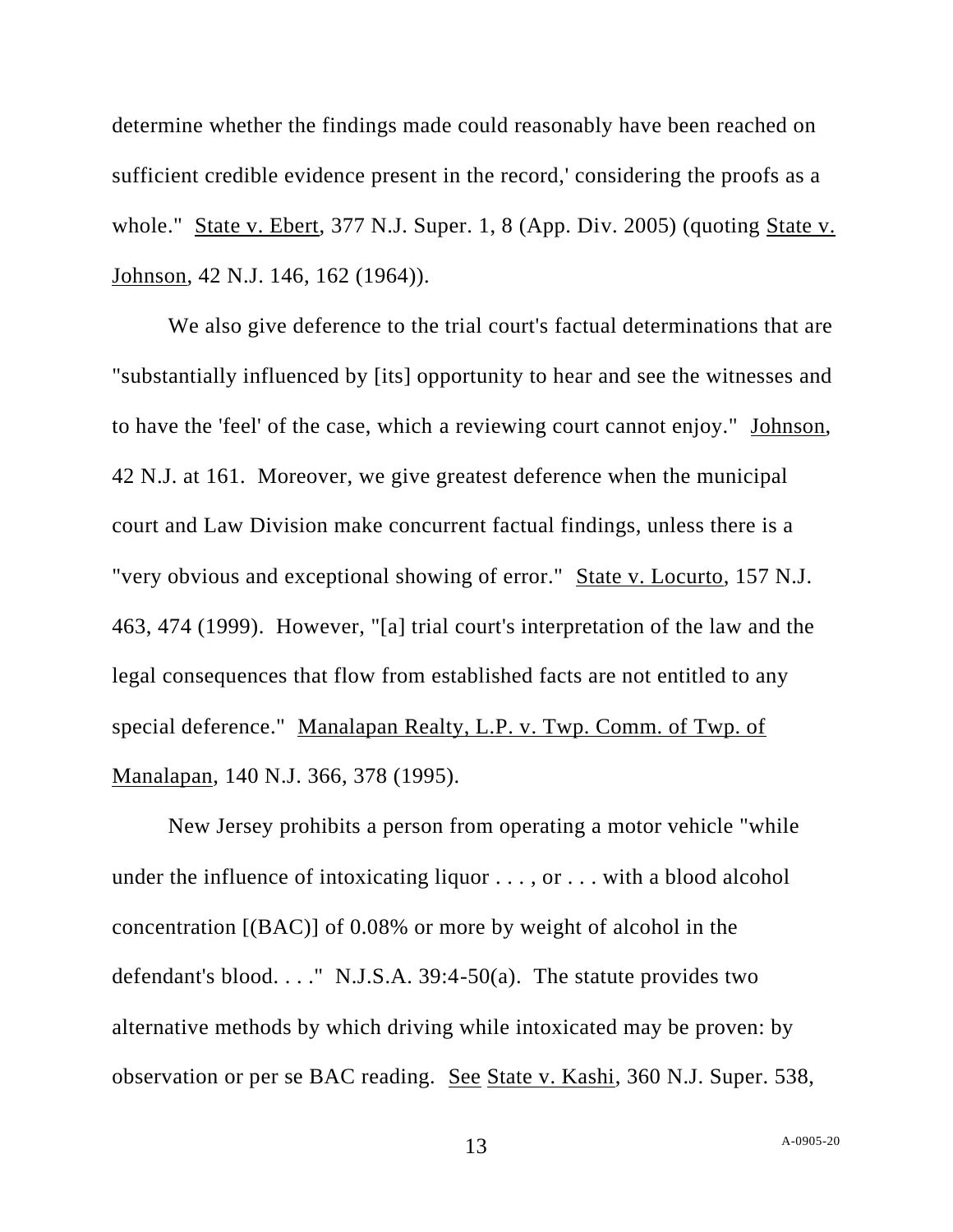545 (App. Div. 2003). Ultimately, "[t]he vital requirement of [the statute] is operation 'under the influence of intoxicating liquor.'" Johnson, 42 N.J. at 164.

Impairment may be proven observationally through a defendant's "slurred speech, loud and abrasive behavior, disheveled appearance, red and bloodshot eyes [or a] strong odor of alcoholic beverage on [the] breath . . . ." State v. Cryan, 363 N.J. Super. 442, 455-56 (App. Div. 2003). The "erratic manner or result" of a defendant's driving is also admissible as evidence of illegal impairment. Johnson, 42 N.J. at 165. In considering these factors, a trial court may rely on the "observations and opinion of experienced officers" about a defendant's condition and behavior to determine guilt. Id. at 166. Any factor alone may be insufficient to carry the State's burden, but, in combination, can "more than ample  $[y]$ ... support the conclusion that [a] defendant was driving under the influence of alcohol . . . ." State v. Kent, 391 N.J. Super. 352, 384 (App. Div. 2007).

### III.

### A.

We have carefully reviewed the record, including the body camera recording of defendant's performance during the field sobriety tests, and find no basis to conclude there is an "obvious and exceptional error" in the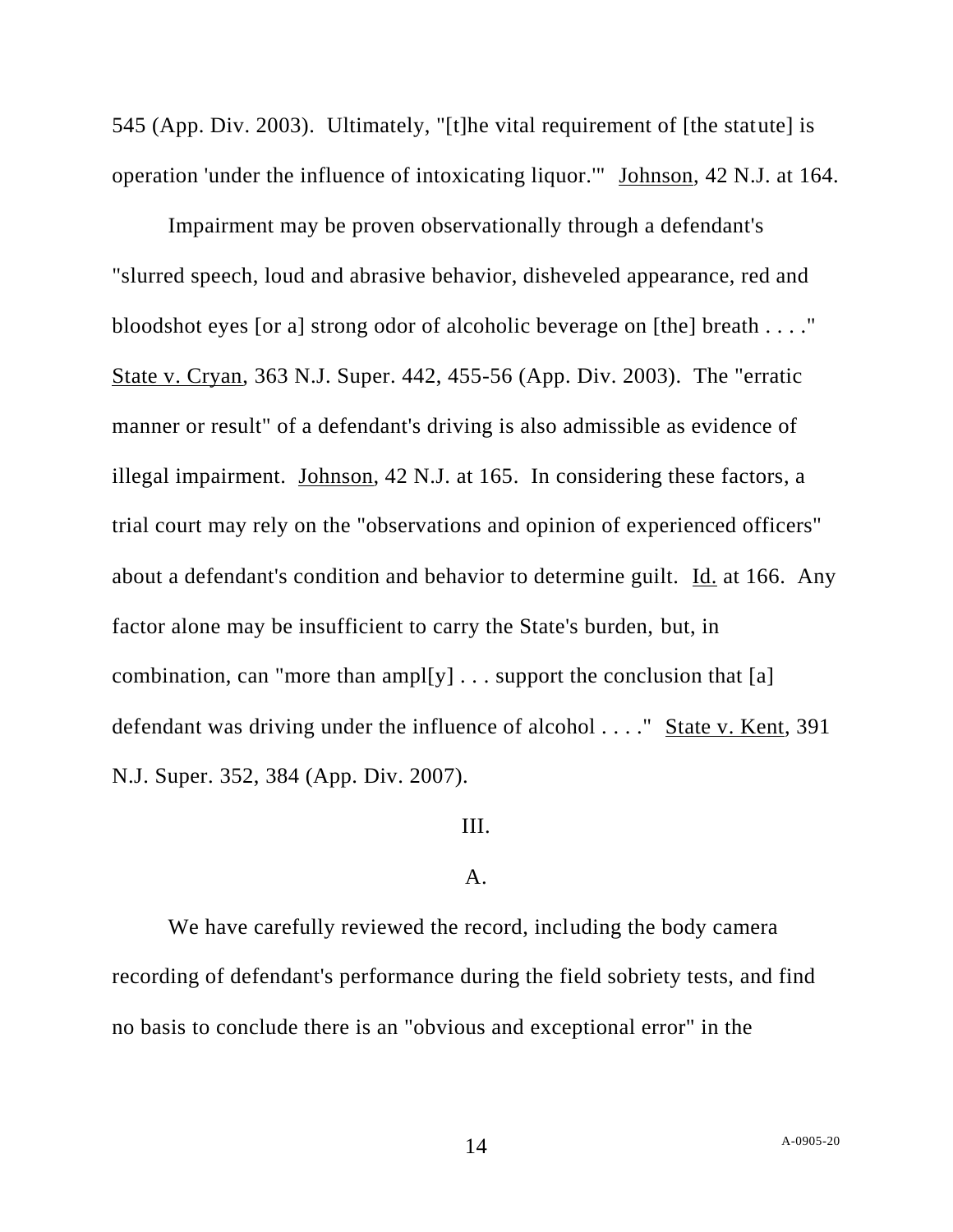concurrent findings of the municipal court and Law Division judges regarding defendant's impairment at the time of his arrest.

We are not persuaded that defendant's claimed medical conditions raise reasonable doubt with respect to the cause of his poor performance on the tests. Defendant offered no evidence establishing the nature of his medical conditions or the effect they may have on his ability to perform the psychophysical tests administered by Heffernan. The record contains only defendant's self-serving statement shortly after his arrest that he feels numbness in his leg on occasion. Our review of the body camera recording revealed no obvious physical impairment preventing defendant from following the officer's instructions or performing the tests. Notably, at no point during his interaction with the officer did defendant, who was operating a motorcycle with apparent ease, state that he was unable to perform a particular task because of pain, numbness, or illness.

### B.

We are, however, constrained to vacate defendant's sentence because the State did not produce proof beyond a reasonable doubt that his 2012 DWI conviction was not tainted by Dennis's misconduct. We begin with defendant's argument that the State is required by the November 28, 2017 supplemental order and June 29, 2018 letter to produce documentary evidence that the breath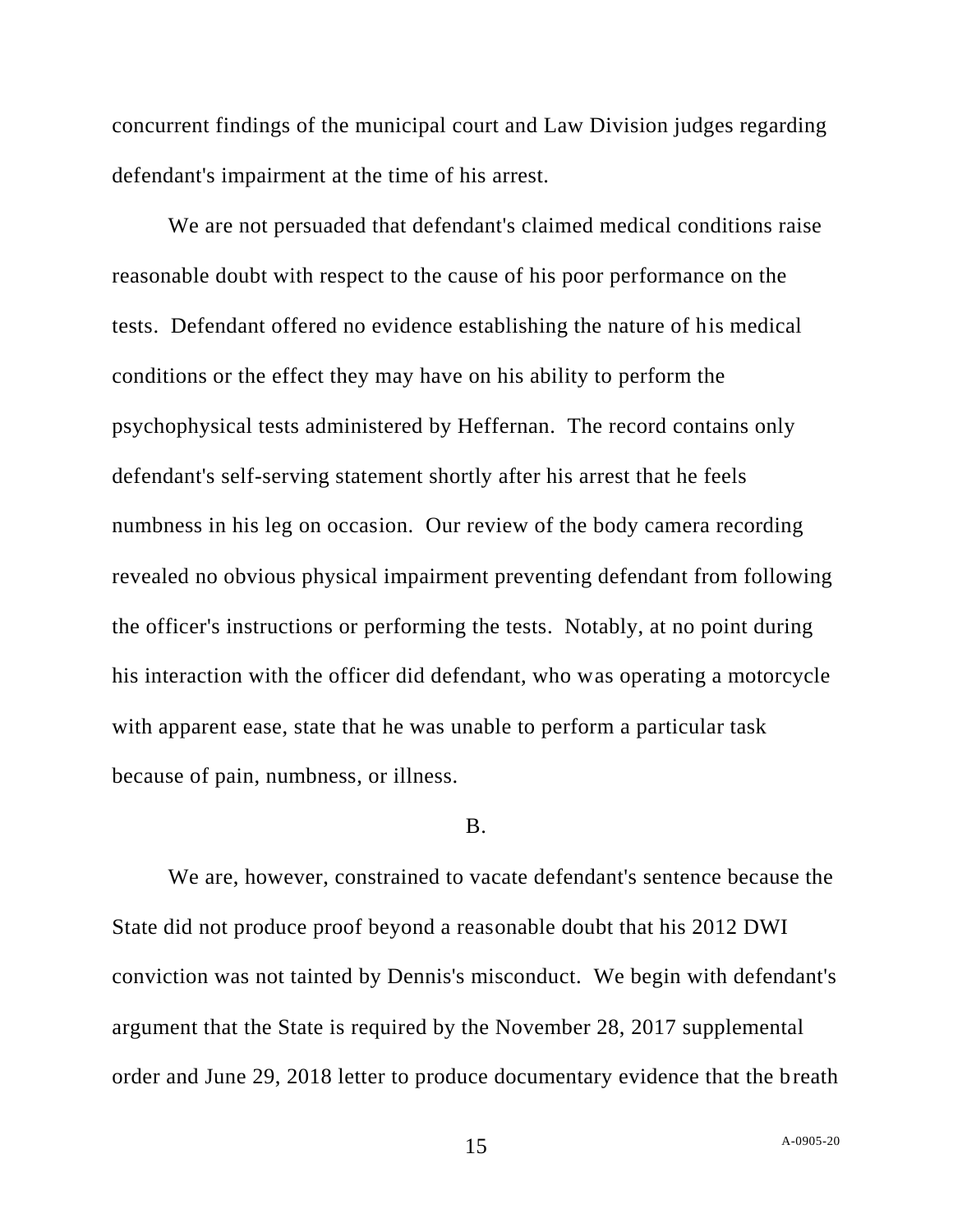tests results used in the 2012 conviction were not generated by an Alcotest instrument calibrated by Dennis.

On April 7, 2017, the Supreme Court granted direct certification in Cassidy and appointed Judge Lisa as special master to consider and decide whether Dennis's actions "undermine[d] or call[ed] into question the scientific reliability of breath test" results on the Alcotest instruments Dennis calibrated.

On November 2, 2017, Judge Lisa issued an order staying "proceedings in other courts that raise issues potentially affected by the Supreme Court's ultimate determination in" Cassidy. The stay included matters, like the present appeal, in which a prior DWI conviction was proffered by the State as a predicate offense to enhance the sentence in a subsequent DWI prosecution. The order, however, permitted defendants in such cases to waive the stay.

Judge Lisa's November 28, 2017 order supplements the stay order "for the purpose of effectively identifying cases in which breath samples were provided on an Alcotest device calibrated by . . . Dennis, to which the November 2, 2017 stay order applies . . . ." As noted above, Judge Lisa ordered prosecutors to produce documentary evidence that a prior DWI conviction offered as a predicate offense at sentencing was not tainted by Dennis's misconduct.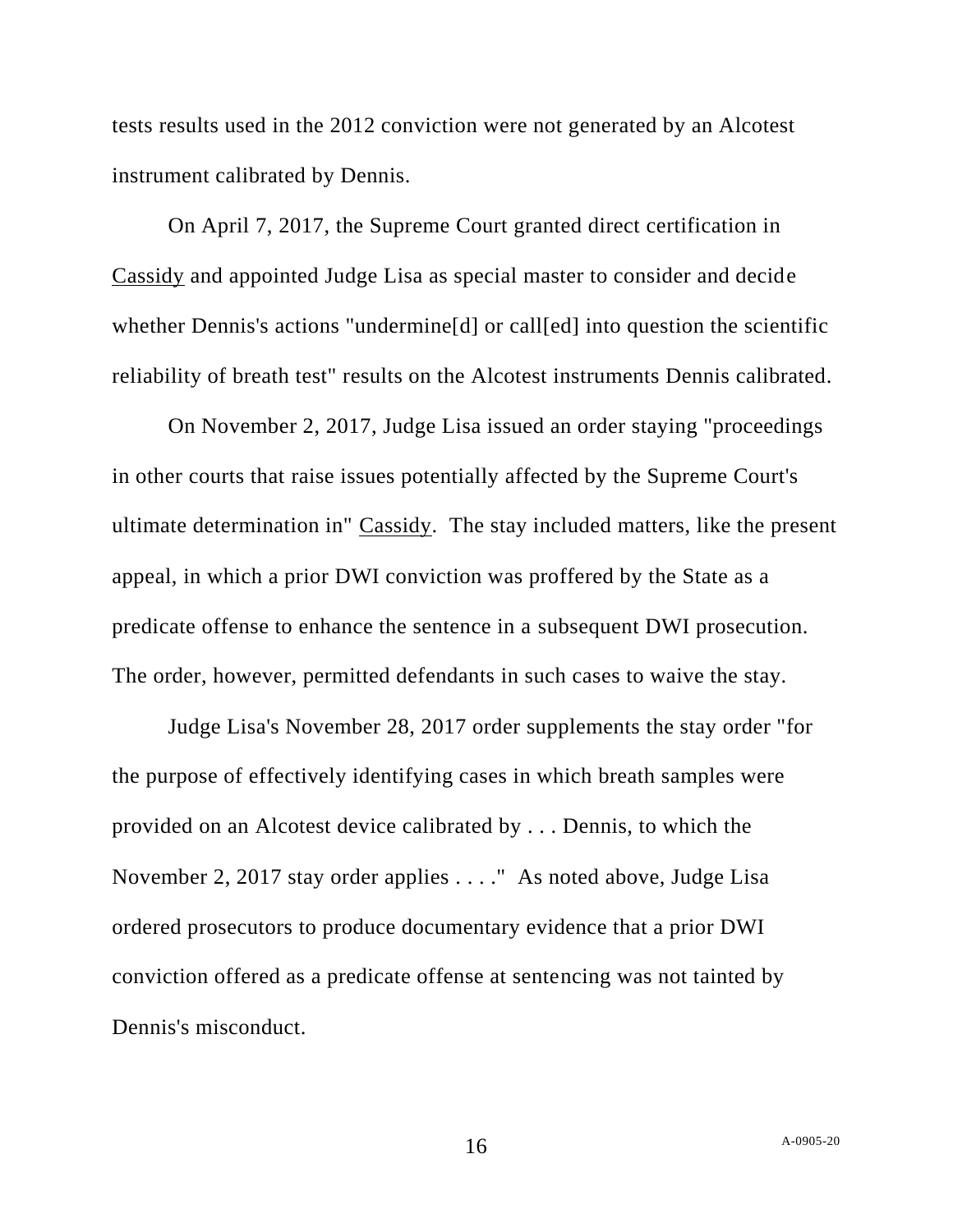The June 29, 2018 letter interpreted the November 28, 2017 supplemental order. It instructs prosecutors that "[t]he only definitive way to determine whether or not Sergeant Dennis calibrated the Alcotest instrument used to take a breath sample from a defendant is to obtain the relevant calibration documents" and to produce that documentary evidence in discovery and at trial to establish that a predicate DWI conviction was not tainted by Dennis's falsification of calibration records.

At the conclusion of its opinion in Cassidy, issued prior to the start of defendant's trial, the Court stated that "we lift the stay on all pending cases so that deliberations may commence on whether and how those cases should proceed." 235 N.J. at 498. In addition, the Court directed the State to "notify all affected defendants of our decision that breath test results produced by Alcotest machines not" properly calibrated by Dennis "are inadmissible, so that they may take appropriate action." Ibid.

Because the Supreme Court vacated the November 2, 2017 stay, the November 28, 2017 supplemental order necessarily has been vacated as well. Thus, we do not view Judge Lisa's directive to prosecutors to produce documentary evidence to prove Dennis was not involved in a prior DWI conviction to remain in effect. The June 29, 2018 letter, which interprets the November 28, 2017 supplemental order, also appears to no longer apply.

A-0905-20 17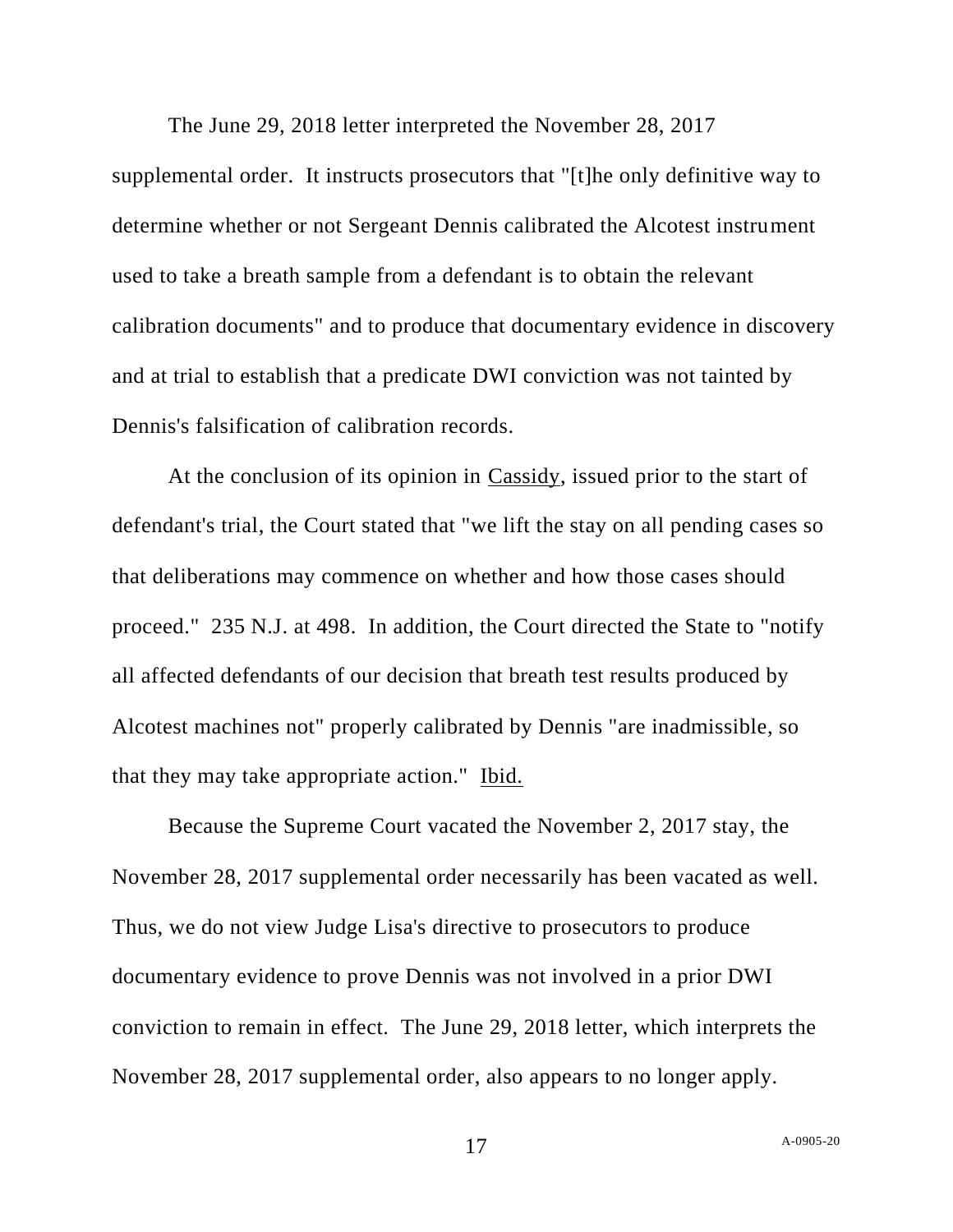The record before us is bereft of evidence as to the procedures presently employed to prove that a prior DWI conviction was not tainted by Dennis. In January 2019, the Court appointed the Hon. Robert A. Fall, J.A.D. (retired and t/a on recall) "as the special master with judicial authority . . . to make judicial and administrative decisions relating to adjudicated cases in which evidential breath samples were procured using Alcotest machines calibrated" by Dennis. A July 25, 2019 order of the Court appoints three additional retired judges to sit as municipal court judges to resolve matters affected by the Cassidy decision. The record contains no evidence with respect to whether those judges continue to require the State to produce documentary evidence that a prior DWI conviction was not tainted by Dennis's misconduct, have instituted a different procedure for that purpose, or have accepted, as argued by the State, that the Attorney General's website contains a definitive list of the DWI convictions called into question by Dennis's falsification of calibration records.

Nor is there any evidence in the record that the Attorney General has issued a directive or written instructions superseding the June 29, 2018 letter. While the municipal prosecutor informed the court that the letter had "been supplanted by the new protocol that's been implemented or that's going to be implemented," he did not identify any written document setting forth such a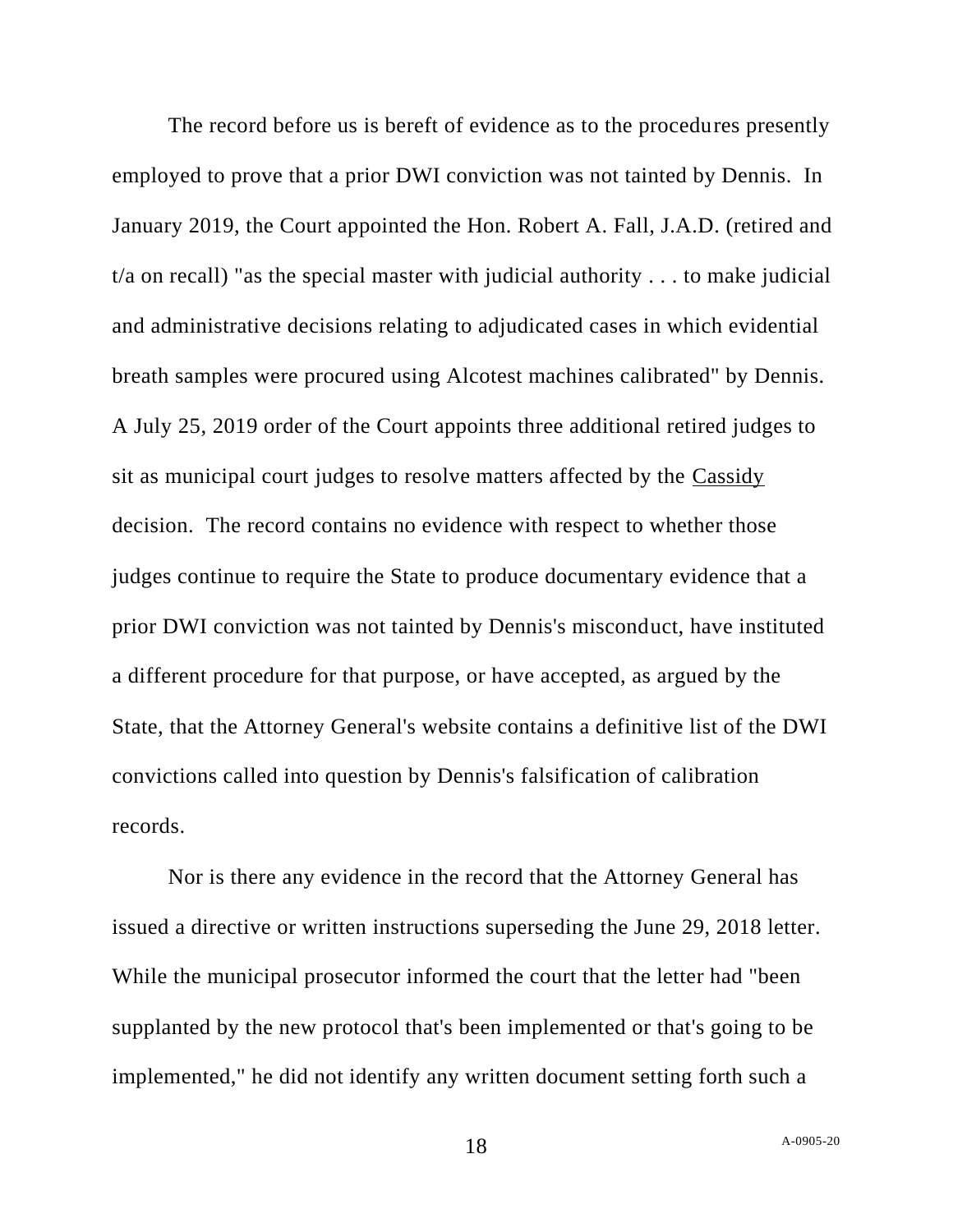superseding protocol. In support of his argument, he relied on a hearsay statement of another government official that the way a defendant "knows" his prior DWI conviction was called into question by Cassidy is that he received a notice from the State to that effect. This hearsay statement, even if admissible as evidence, does not establish the existence of a protocol for proving that a predicate DWI conviction was not tainted by Dennis. At best, the statement establishes that the State maintains a list of defendants who have been notified that the prior DWI conviction may be invalid under Cassidy.

In the absence of an order from the Supreme Court or a written directive from the Cassidy special master establishing procedures for proving beyond a reasonable doubt that a prior DWI conviction was not tainted by Dennis's misconduct, we review the record established in this case to determine the sufficiency of the State's proof on that point. We conclude the State has not eliminated reasonable doubt regarding the validity of defendant's 2012 DWI conviction.

The municipal prosecutor relied on what he described as a list on the Attorney General's website of defendants notified by the State that their prior DWI convictions were subject to review under Cassidy for two propositions: (1) that defendant's 2012 DWI conviction was not tainted by Dennis because defendant's name was not on the list; and (2) Dennis's misconduct did not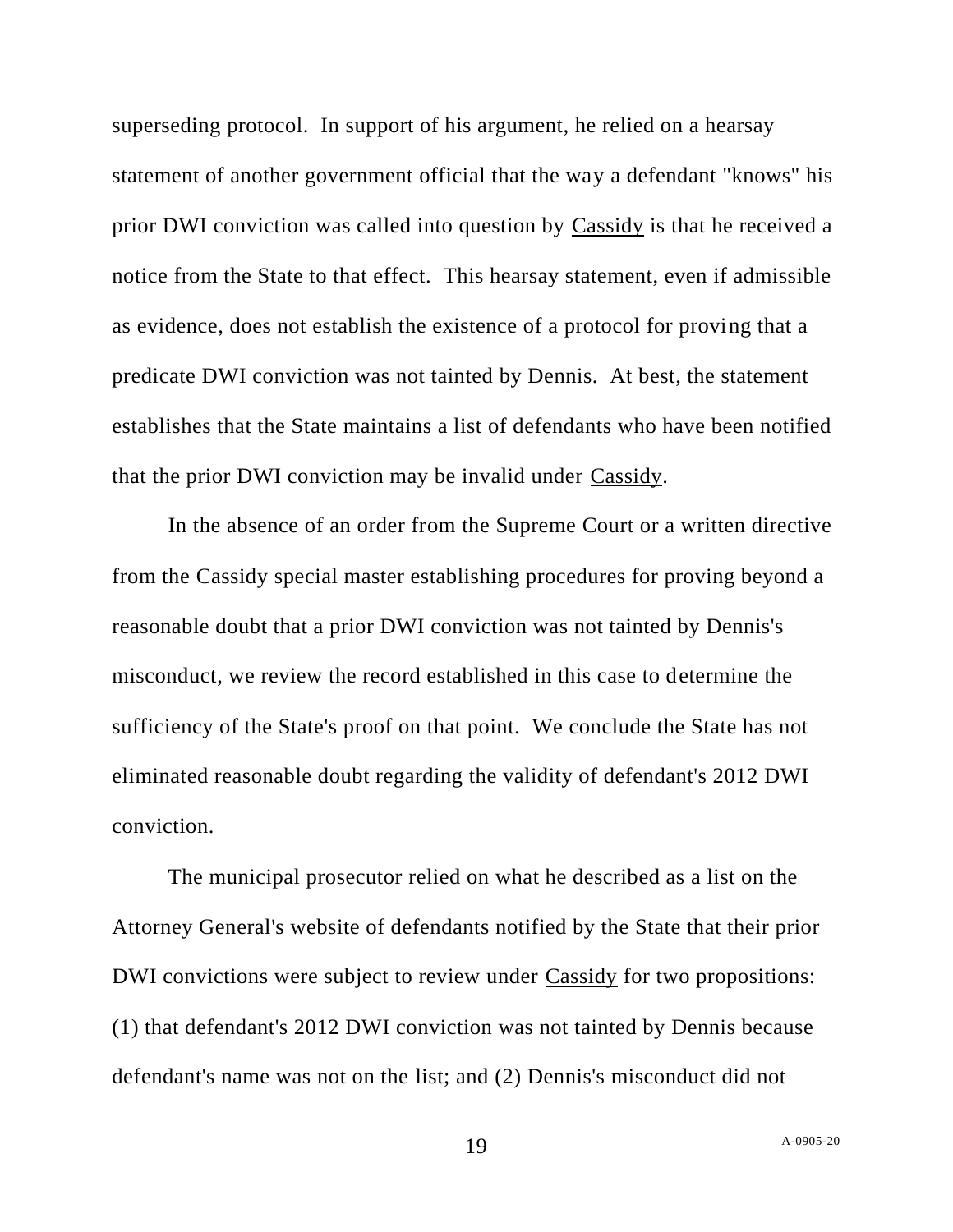affect any DWI convictions arising from Camden County. Both the municipal court and the Law Division accepted the municipal prosecutor's representations as proof of both propositions.

We find this to constitute error. The record contains no evidence with respect to how the Attorney General's list was compiled and whether it definitively includes all DWI convictions tainted by Dennis's malfeasance. A notice issued by the judiciary raises doubt about the comprehensive nature of the list. The judiciary's Cassidy website, of which we take judicial notice, N.J.R.E. 201, states that although "notices have been sent to all [defendants] eligible" to have a prior DWI conviction reviewed under Cassidy, "[y]ou may be eligible even if you did not get a notice . . . ." New Jersey Courts: Cassidy DWI Cases,<https://www.njcourts.gov/courts/mcs/cassidy.html> (last visited Apr. 8, 2022). This is an acknowledgement by the judiciary that the list of defendants who received a Cassidy notice from the State is not definitive.

Moreover, two Notices to the Bar issued by the Acting Administrative Director of the Courts, of which we take judicial notice, cast doubt on the proposition that Dennis's misconduct did not affect any DWI conviction arising from Camden County. In a December 6, 2017 Notice to the Bar, the Acting Director stated with respect to cases affected by Dennis's falsification of records, that "[a]lthough most of these cases were filed in five counties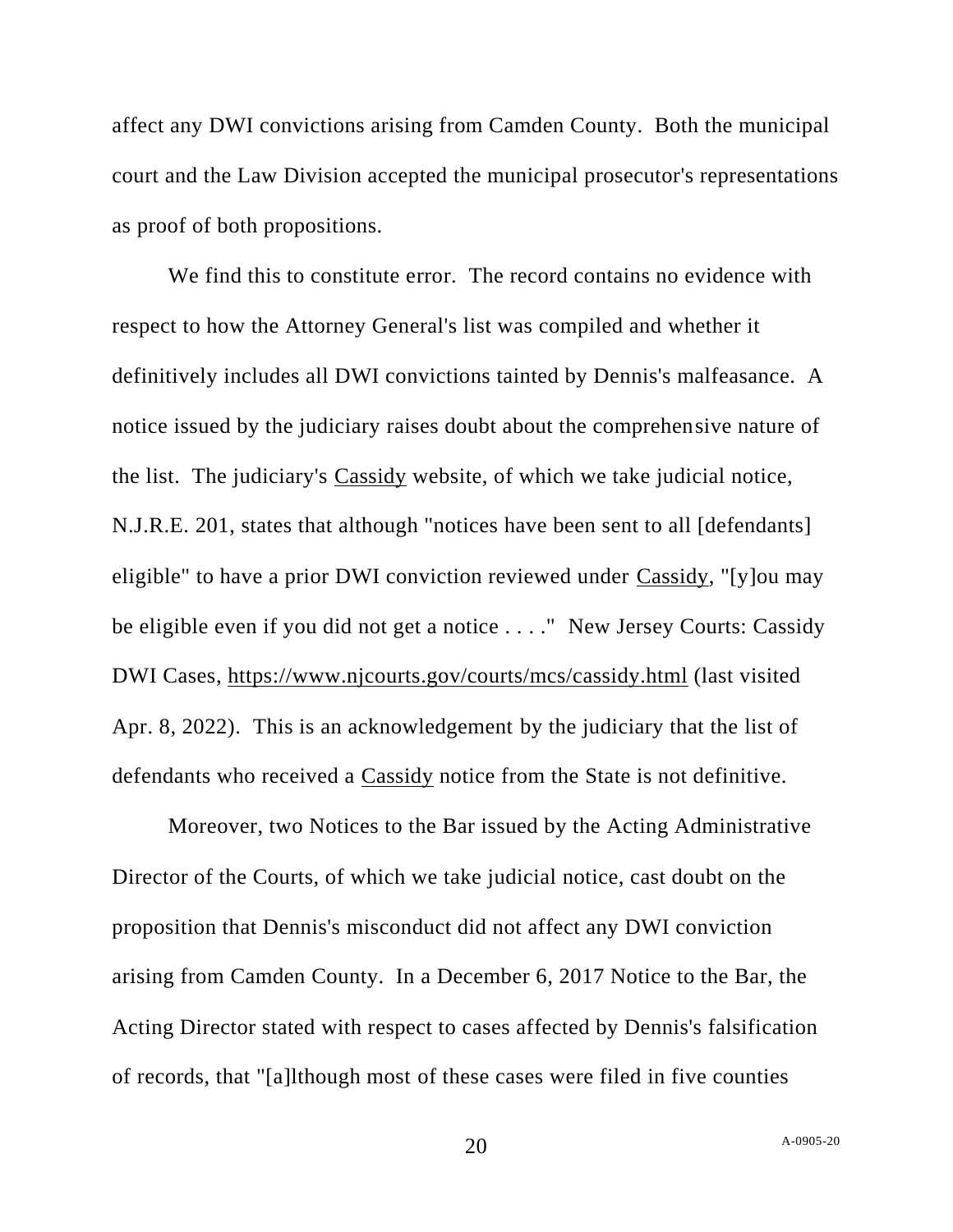(Middlesex, Monmouth, Ocean, Somerset and Union Counties), there have been cases in twelve counties total." Notice to the Bar, "Orders by Judge Lisa as Special Master in State v. Eileen Cassidy Staying Certain Alcotest-Related DWI Cases" (Dec. 6, 2017) (emphasis added). In addition, in a July 22, 2021 Notice to the Bar, the Acting Director stated that more than 13,000 DWI convictions were eligible for review under Cassidy, "with most of those cases in four counties (Middlesex, Monmouth, Somerset, Union)." Notice to the Bar and Public, "Review of DWI Convictions Involving Not Properly Calibrated Equipment (State v. Cassidy) – Website to Facilitate Submission of Requests to Review a DWI Conviction" (July 22, 2021) (emphasis added). These notices acknowledge that Dennis's misconduct affected DWI convictions in counties beyond Middlesex, Monmouth, Ocean, Somerset, and Union Counties, which are those most commonly associated with his malfeasance.

There is, therefore, reasonable doubt with respect to whether defendant's 2012 DWI conviction was based on false calibration records executed by Dennis. We do not foreclose the possibility that a more robust record in a future case may establish beyond a reasonable doubt that the State had identified every DWI conviction possibly tainted by Dennis's misconduct, provided notice to the defendant in each of those cases, and compiled a record of each such notification. If so, such a list might well constitute evidence that